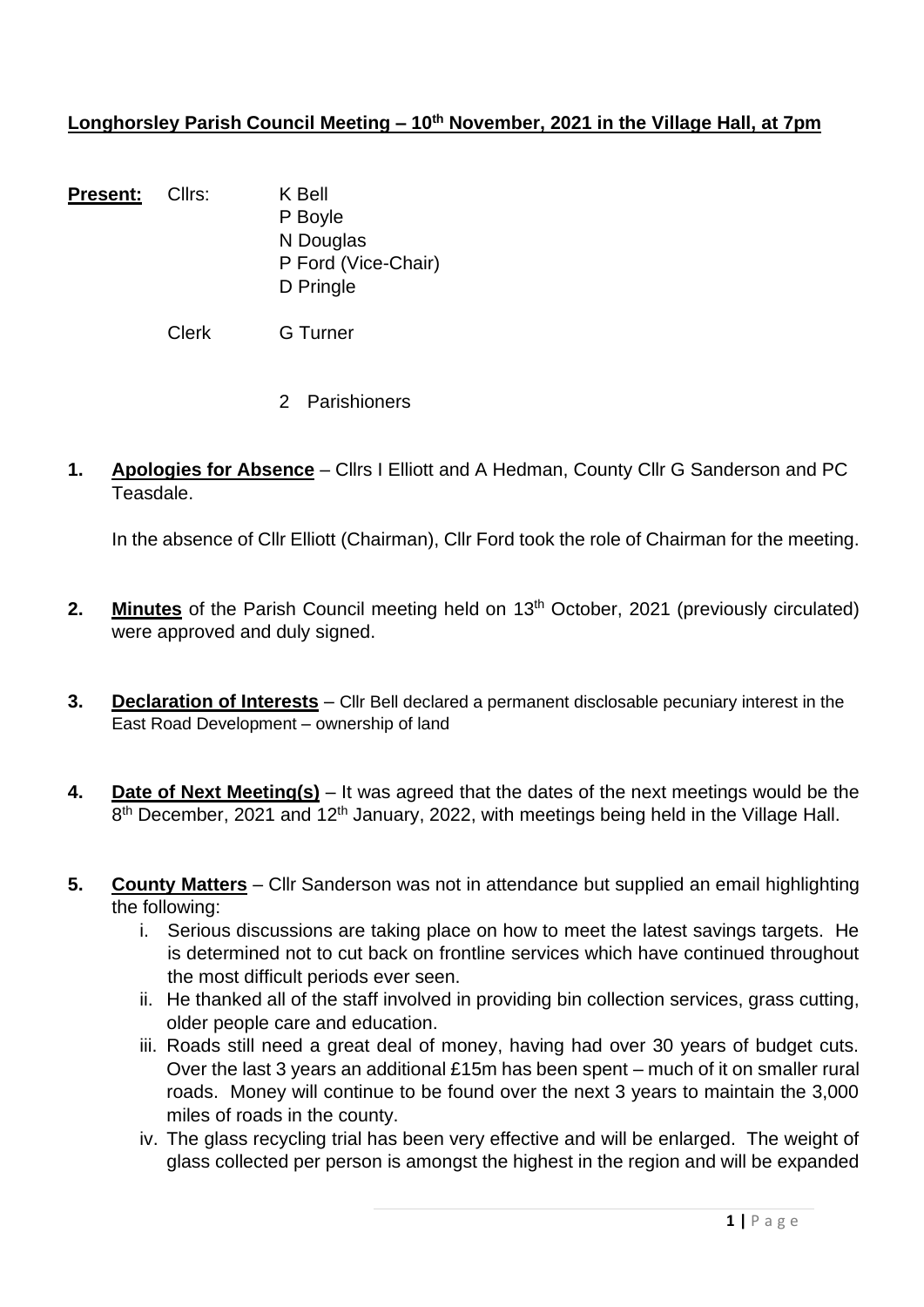into looking at other ideas such as food waste collection. The Environment Bill may offer some funding to help with new initiatives.

- v. The work on Climate Change is ongoing with new EV charger pavement schemes and a wide range of other initiatives, including home insulation offers and the Great Northumberland Forest – which will see a million trees planted in the County over the coming years together with new schemes for cycling and walking.
- vi. NCC has won a prestigious award for its work on the Union Chainbridge across the Tweed near Berwick which is a great achievement for all involved.
- vii. The Jubilee Fund for communities to access to provide local events has been announced together with the national event on Hadrian's Wall to celebrate Her Majesty's Jubilee next June.
- **6. Update by PC Andrea Teasdale** Cllr Teasdale is currently on secondment to another unit but an email was received from PCSO Olivia Coulson stating that there have been no incidents of note in the past month. One resident wished to bring to our attention the attempted theft of a motor vehicle in the Whitegates area. Fortunately, nothing was stolen but residents are advised to get a Faraday Pouch in which to keep keys in order to block out telematic signals.

### **7. Finance**

- 7.1 **Authorisation of Payments** Members considered and approved the Authorisation of Payments list to 10<sup>th</sup> November, 2021, totalling £20,348.11.
- 7.2 **Budget Monitoring** Members approved the monitoring statements to the end of October, together with the account transactions for the year, petty cash documents and bank reconciliation to 31st October, 2021.
- 7.3 **Budget 2022/23** members received Version 2 of the Budget which included the proposed NCC adjustment to the taxbase, reducing the Band D equivalent properties from 395.67 in 2021/22 to 391.67 for 2022/23. Members agreed to keep the Precept at 3% at this time which would mean that residents would see a 4% increase in council tax of £2.46 per annum.

# **8 Routine Items for Review**

### 8.1a**) Planning Decisions**: none

### 8.1b) **Review of Planning Applications**:

21/004102/DISCON Discharge of conditions 3 (materials external walls and roofs), 4 (materials surfaces), 6 (upgraded vehicular access) and 7 (demolition and construction method statement) at Westfield West Road – no objections.

21/04044/RETRES Change of use from retail to residential at Belmont East Road. Cllr Ford had previously circulated a statement to all councillors for approval. The statement is now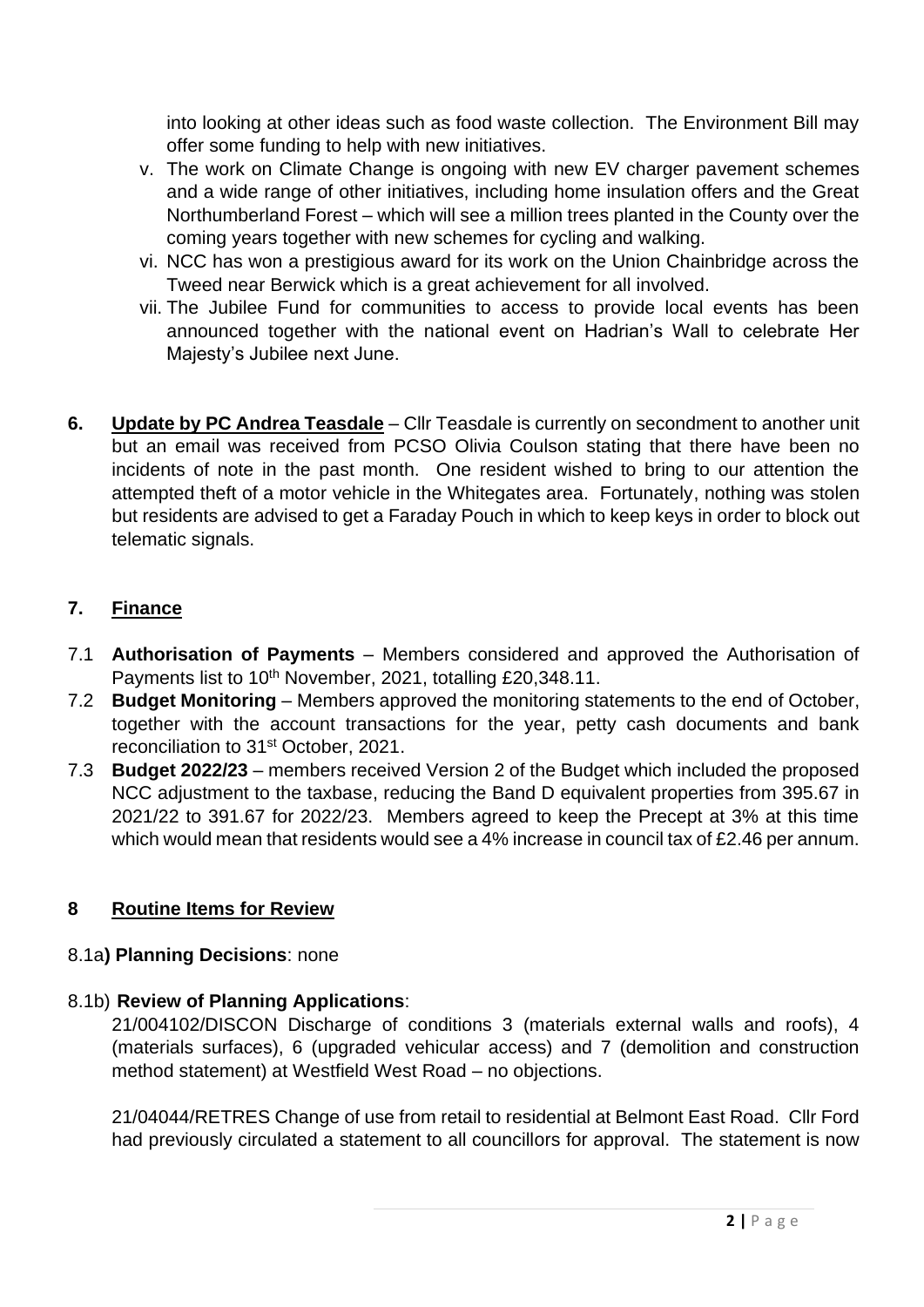on the planning portal and the application is to be discussed at the December Planning meeting.

- 8.1c)**Aerial Masts at Davison Court** Cllr Sanderson and the Planning Officer are chasing up this issue.
- 8.1d)The Chairman asked the Clerk to keep the following applications on the Agenda in order to ensure that they were not forgotten:

| 20/01242/FUL  | <b>Belmont</b>                                                 |
|---------------|----------------------------------------------------------------|
| 21/01300/VARY | Caravan Low Southward Edge                                     |
| 21/01471/OUT  | Land SW Fieldhead House – letter received from NCC to say this |
|               | application has now been withdrawn.                            |
| 21/01561/FUL  | Westridges                                                     |

#### 8.2 **Moor Management Committee – Cllr Pringle gave the following update:**

- The Fire Service has requested that the Fire Risk notices are now taken down
- The cattle grid off the A697 has been thoroughly cleaned out
- A "mirror grant offer" has now been received starting in January 2022. Cllrs Pringle, Bell and Douglas agreed the document which will be issued to all members of the **Committee.**

#### 8.3 **The Old Church Wood (Barbara's Wood) – Cllr Ford gave the following update:**

- The paths have been mowed.
- A working party of volunteers will meet on Saturday to prepare the area in readiness to plant the new hedgerow the following week.
- The trees ordered from the Woodland Trust should be arriving on 15<sup>th</sup> November.
- The Old Church area has had 2 weed sprays.
- Spotty Dog has been contacted to provide a quote for the interpretation boards.
- Mr Fish is liaising with residents who have ordered a free tree from NCC.
- Cllr Boyle has the names of 4 people wishing to adopt a tree.

#### 8.4 **Play Areas**

- i. Members received and noted Mr Paterson's monthly report. The Clerk will contact 3 companies to provide a quote for the repair of the surface at Church View play area.
- ii. The Clerk reported to the meeting that the football team definitely want the wooden picnic table currently in Adamson Park.
- 8.5 **Allotments** nothing to report.

#### 8.6 **Village Maintenance Review**

i. Car Parking on Common – Cllr Boyle informed the meeting that he had spoken to several companies which stated that the proposed use of plastic chain would be ineffective. Members unanimously agreed that a thick rope would be better suited to be installed between the posts. The gate has been sprayed and should be in situ by the next meeting.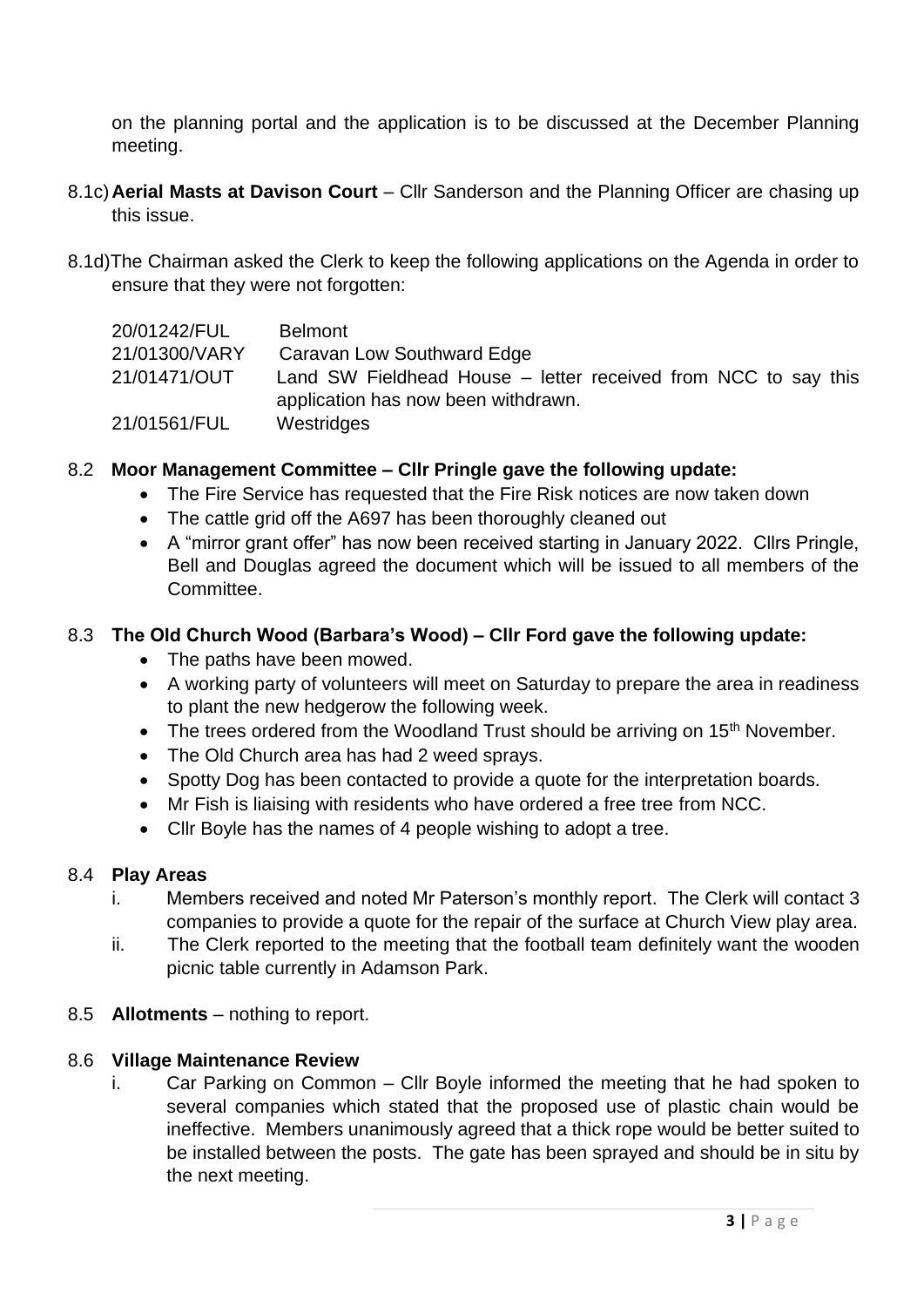- ii. Flooding Issues As the works are now complete members agreed to remove this item for the time being. It was also agreed to ask R Stephenson for any history he could give regarding the pipes situated in the area. Cllr Ford reported that the ditch on the east side of the Old Church has also been cleared out by the owner.
- iii. Archies Pond Project Update Mr Paterson has demolished the old decking which had perished. He will install some concrete supports as a frame for the new decking. Cllr Ford will speak to contacts about replacing the old dam pipework as it has cracked and needs to be rebuilt.
- iv. Ash Dieback no response has been received from NCC as yet. Cllr Ford has met with the T&CTS to inspect trees and produce a new survey of their condition.
- v. Cllr Ford suggested that the old gate at the Church could be used at Archies Pond.
- vi. Community Orchard Cllr Hedman was not in attendance and a report will be brought to the next meeting.
- vii. The Clerk had brought the new signage warning of a "narrow lane" to be erected at both ends of the track at the Shoulder of Mutton area.
- viii. It was reported that the hedges along the West Road by Northern Ark were now encroaching onto the road. The Clerk to contact NCC in the first instance.
- ix. It was also reported that hedges on the A697 opposite the Whitegates junction were also overgrown – Clerk to contact NCC in the first instance.
- x. The Clerk will contact NCC regarding the 2 requested grit bins which were applied for in August.
- xi. The Clerk was asked to order 2 x A3 signs re dog fouling to be installed at the Old Church Wood entrances.
- 8.7 **LPC Website** nothing to report.
- 8.8 **Longhorsley Tree** –Articles to include: Lighting of the Beacon Event, Christmas Wishes, reminding owners to dispose of dog waste bags responsibly.
- 8.9 **Donation Requests** none received

# **The meeting was adjourned at 8.00 pm to allow parishioners to speak**

i. A member of the public informed the meeting that a collection for the retiring owners of the Village Shop was being organised area by area, as a thank you for the service they had given the Village. The presentation would be made on their last day i.e., Sunday.

### **No other issues were raised and the meeting recommenced at 8.05 pm**

8.10 **Village Hall Committee** – The committee is now to meet every other month, with the next meeting being held in December. One issue that had been raised was that of installing solar panels on the roof. The joists on the roof were thought to be wider than normal causing the panels to be too heavy to be supported, but having spoken to a contractor this issue can be overcome.